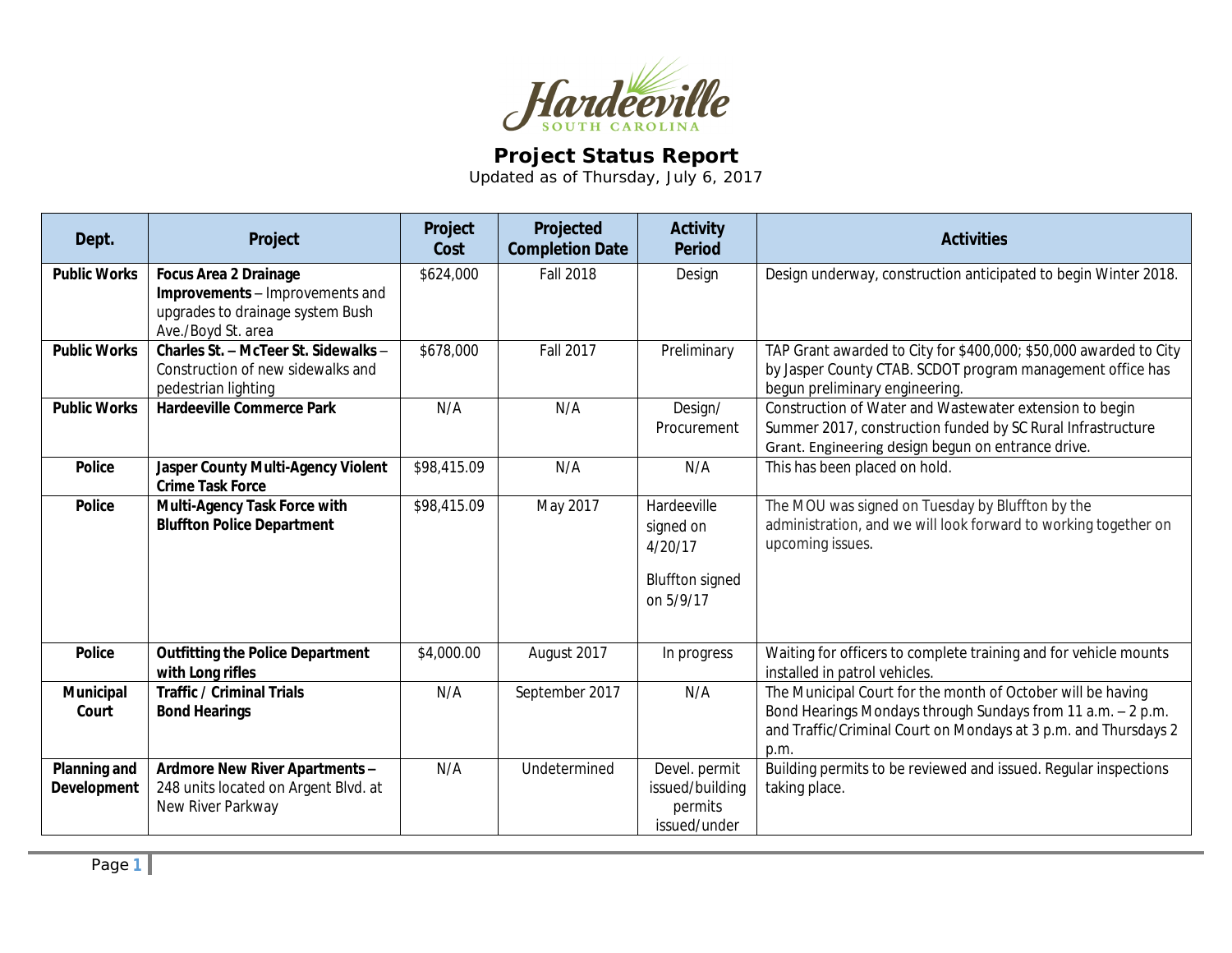

## **Project Status Report**

Updated as of Thursday, July 6, 2017

|                                           |                                                                                                            |                                 |                        | construction                                          |                                                                                                                                                                                       |
|-------------------------------------------|------------------------------------------------------------------------------------------------------------|---------------------------------|------------------------|-------------------------------------------------------|---------------------------------------------------------------------------------------------------------------------------------------------------------------------------------------|
|                                           |                                                                                                            |                                 |                        |                                                       |                                                                                                                                                                                       |
| <b>Planning and</b><br><b>Development</b> | <b>Hilton Head Lakes Clubhouse and</b><br>new residential phase on north side                              | N/A                             | Undetermined           | <b>Building Permit</b><br>Review                      | Foundation only permit was issued. Final revisions on permit<br>pending. Construction of foundation has begun.                                                                        |
| Dept.                                     | Project                                                                                                    | Project                         | Projected              | <b>Activity</b>                                       | <b>Activities</b>                                                                                                                                                                     |
|                                           |                                                                                                            | Cost                            | <b>Completion Date</b> | <b>Period</b>                                         |                                                                                                                                                                                       |
| <b>Planning and</b><br>Development        | Boundary and Annexation Survey -<br>Preparation for 2020 Census                                            | N/A                             | 2017                   | Rec'd software<br>from US Census                      | Staff working on inputting all information into new software and<br>preparing all files for transmittal to Bureau, to ensure that all                                                 |
|                                           |                                                                                                            |                                 |                        | Bureau – staff<br>beginning                           | annexations/citizens be included in new count.                                                                                                                                        |
| <b>Planning and</b><br><b>Development</b> | <b>Royal Live Oaks Academy</b>                                                                             | N/A                             | ??                     | implementation<br>Development<br><b>Permit Review</b> | Permit has been issued - no further activity                                                                                                                                          |
| Fire                                      | <b>AFG Grant</b>                                                                                           | \$4729.50<br><b>Grant Match</b> | Spring 2017            | Implementation                                        | In the process of obtaining SC state license.                                                                                                                                         |
| Fire                                      | <b>Strategic Plan</b>                                                                                      | \$0                             | ??                     | Project<br>Organization                               | SWOC analysis completed.                                                                                                                                                              |
| Parks and<br>Recreation                   | <b>Millstone Landing Master Plan</b>                                                                       | \$40,000                        | <b>Fall 2017</b>       | <b>RFP Response</b><br>Evaluation                     | The RFP Evaluation committee is reviewing the presentations<br>given by the top 3 respondents. A recommendation will be given<br>to City Council at the last Council Meeting in June. |
| <b>Parks and</b><br>Recreation            | Synthetic Turf Field - Changing of<br>current "football" field to a multi-<br>purpose synthetic turf field | \$600,000                       | August 1, 2017         | Construction                                          | The project has begun construction and everything is on<br>schedule.                                                                                                                  |
| Parks and<br>Recreation                   | <b>Bike and Pedestrian Trails Master</b><br>Plan                                                           | \$20,000                        | June 2017              | Final<br>presentation                                 | The PRT Department will be doing a final presentation to the City<br>Council at the last Council Meeting in June.                                                                     |
| Finance                                   | <b>Auditing services</b>                                                                                   | N/A                             | 2017                   | In Progress                                           | the City has contracted KRT, CPA's as the firm to audit the<br>City's Fiscal Year 2017 financial statements                                                                           |